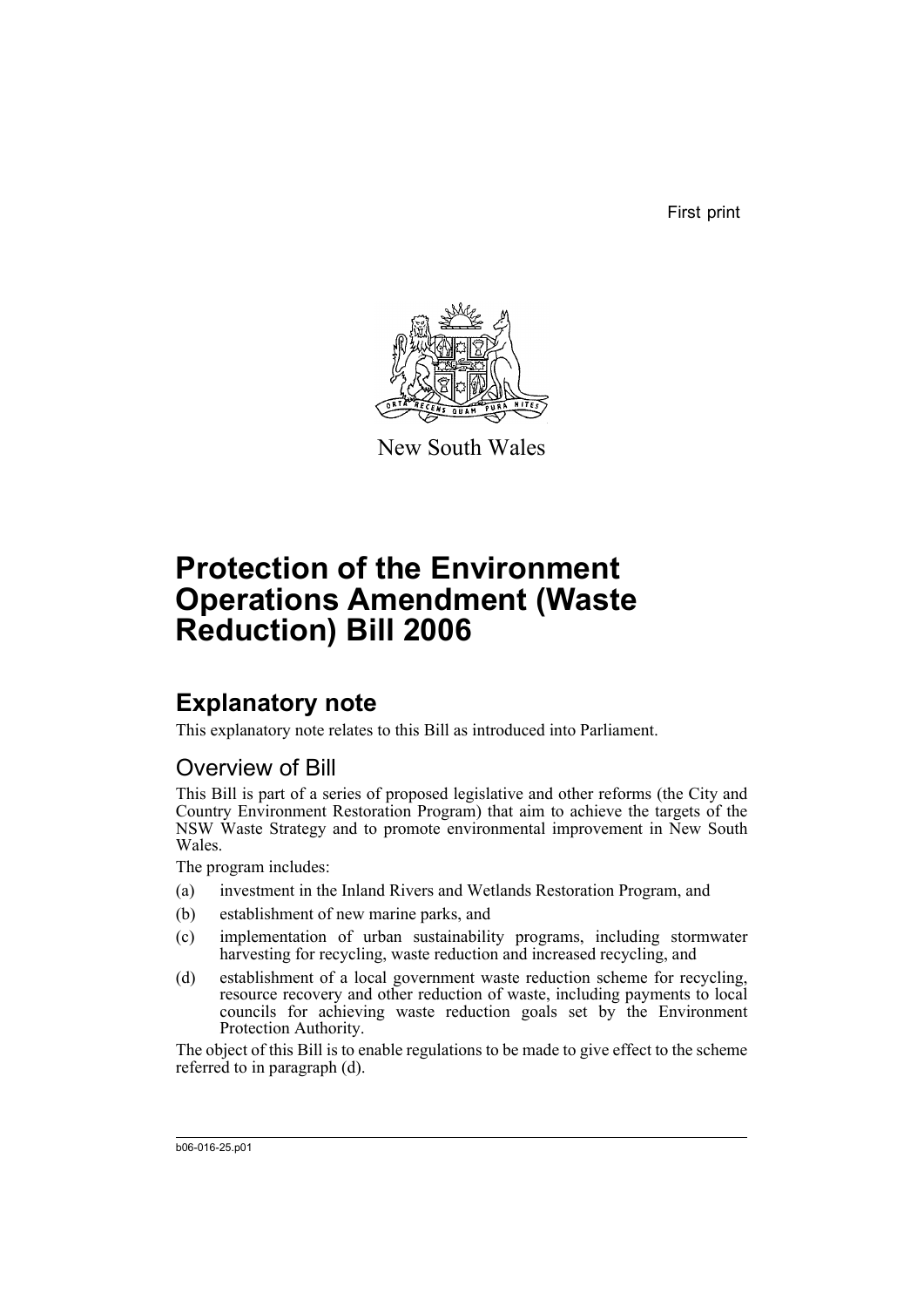Protection of the Environment Operations Amendment (Waste Reduction) Bill 2006

Explanatory note

#### Outline of provisions

**Clause 1** sets out the name (also called the short title) of the proposed Act.

**Clause 2** provides for the commencement of the proposed Act on the date of assent.

**Clause 3** is a formal provision that gives effect to the amendments to the *Protection of the Environment Operations Act 1997* set out in Schedule 1.

**Clause 4** provides for the repeal of the proposed Act after all the amendments made by the proposed Act have commenced. Once the amendments have commenced the proposed Act will be spent and section 30 of the *Interpretation Act 1987* provides that the repeal of an amending Act does not affect the amendments made by that Act.

#### **Schedule 1 Amendment**

**Schedule 1** amends Schedule 2 to the *Protection of the Environment Operations Act 1997* to insert a regulation-making power to enable the establishment and administration of the local council waste reduction scheme referred to in paragraph (d) of the Overview.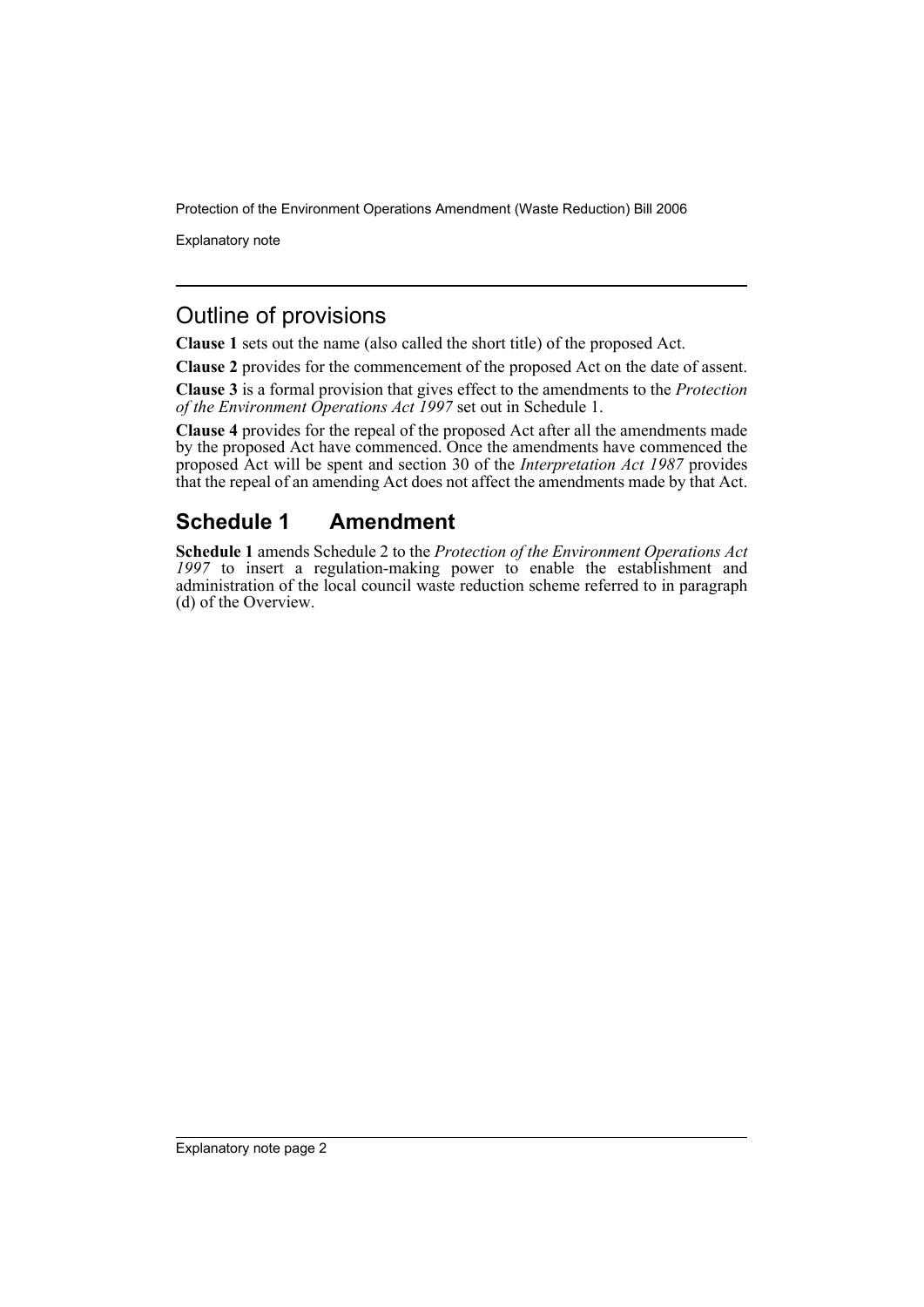First print



New South Wales

# **Protection of the Environment Operations Amendment (Waste Reduction) Bill 2006**

## **Contents**

|            |                                                                          | Page |
|------------|--------------------------------------------------------------------------|------|
|            | Name of Act                                                              |      |
|            | Commencement                                                             |      |
|            | Amendment of Protection of the Environment Operations Act<br>1997 No 156 |      |
|            | Repeal of Act                                                            |      |
| Schedule 1 | Amendment                                                                | 3    |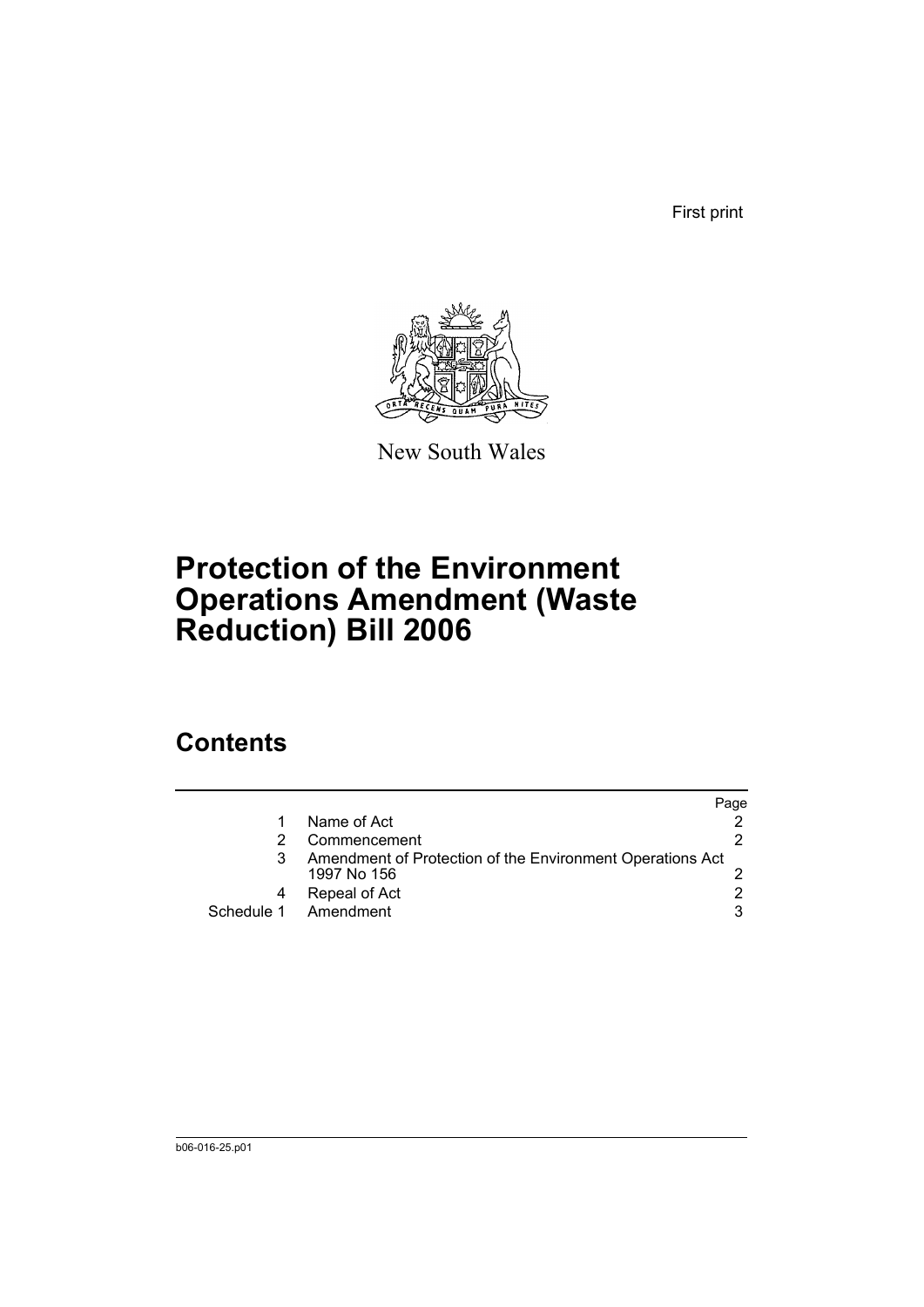Protection of the Environment Operations Amendment (Waste Reduction) Bill 2006 Contents

Page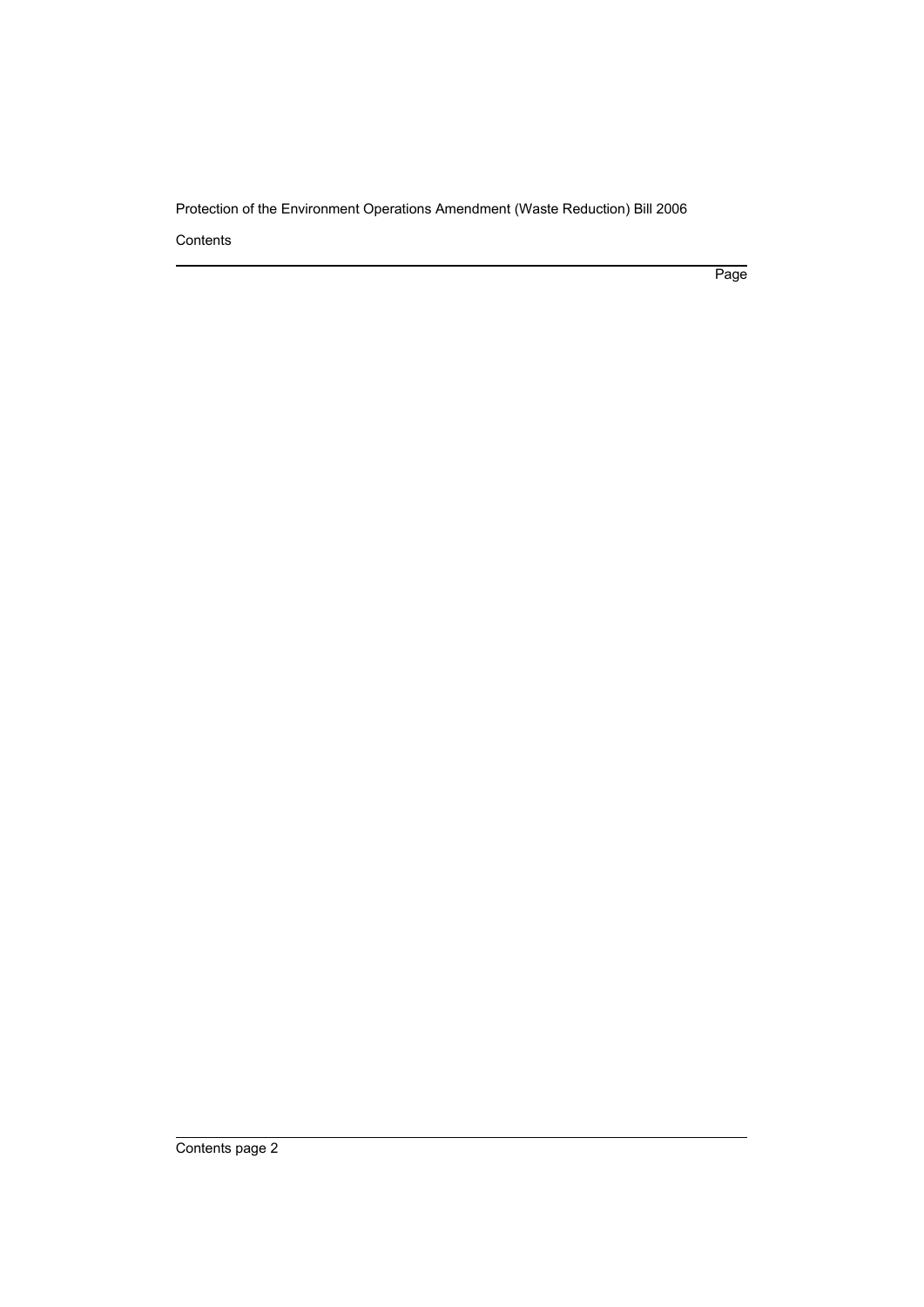

New South Wales

# **Protection of the Environment Operations Amendment (Waste Reduction) Bill 2006**

No , 2006

#### **A Bill for**

An Act to amend the *Protection of the Environment Operations Act 1997* with respect to a local council waste reduction scheme.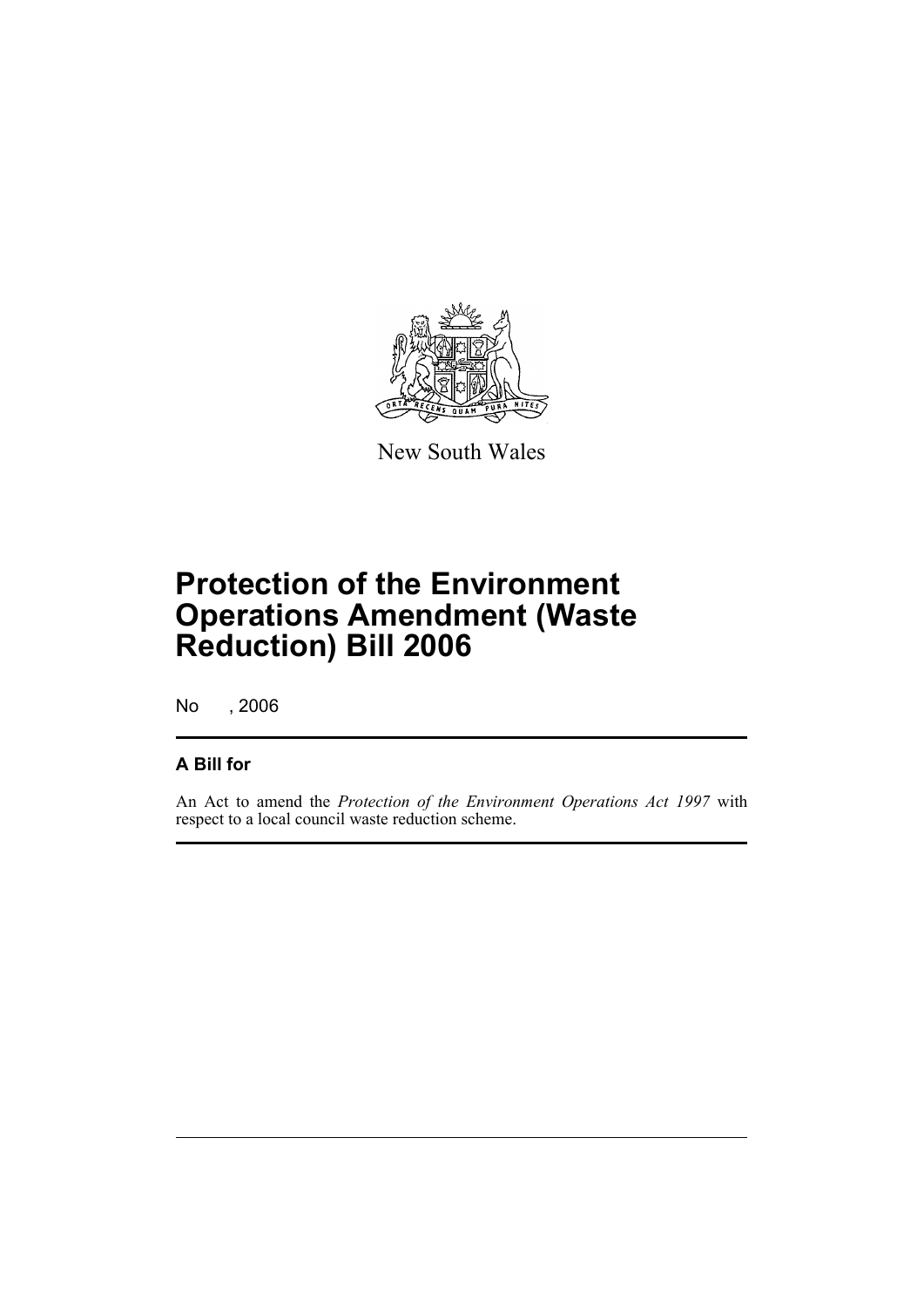<span id="page-5-3"></span><span id="page-5-2"></span><span id="page-5-1"></span><span id="page-5-0"></span>

|              | The Legislature of New South Wales enacts:                                                                                                                       | 1              |
|--------------|------------------------------------------------------------------------------------------------------------------------------------------------------------------|----------------|
| 1            | <b>Name of Act</b>                                                                                                                                               | $\overline{2}$ |
|              | This Act is the <i>Protection of the Environment Operations Amendment</i><br>(Waste Reduction) Act 2006.                                                         | 3<br>4         |
| $\mathbf{2}$ | <b>Commencement</b>                                                                                                                                              | 5              |
|              | This Act commences on the date of assent.                                                                                                                        | 6              |
| 3            | Amendment of Protection of the Environment Operations Act 1997<br><b>No 156</b>                                                                                  |                |
|              | The Protection of the Environment Operations Act 1997 is amended as<br>set out in Schedule 1.                                                                    | 9<br>10        |
| 4            | <b>Repeal of Act</b>                                                                                                                                             | 11             |
|              | This Act is repealed on the day following the day on which this Act<br>(1)<br>commences.                                                                         | 12<br>13       |
|              | The repeal of this Act does not, because of the operation of section 30<br>(2)<br>of the <i>Interpretation Act 1987</i> , affect any amendment made by this Act. | 14<br>15       |